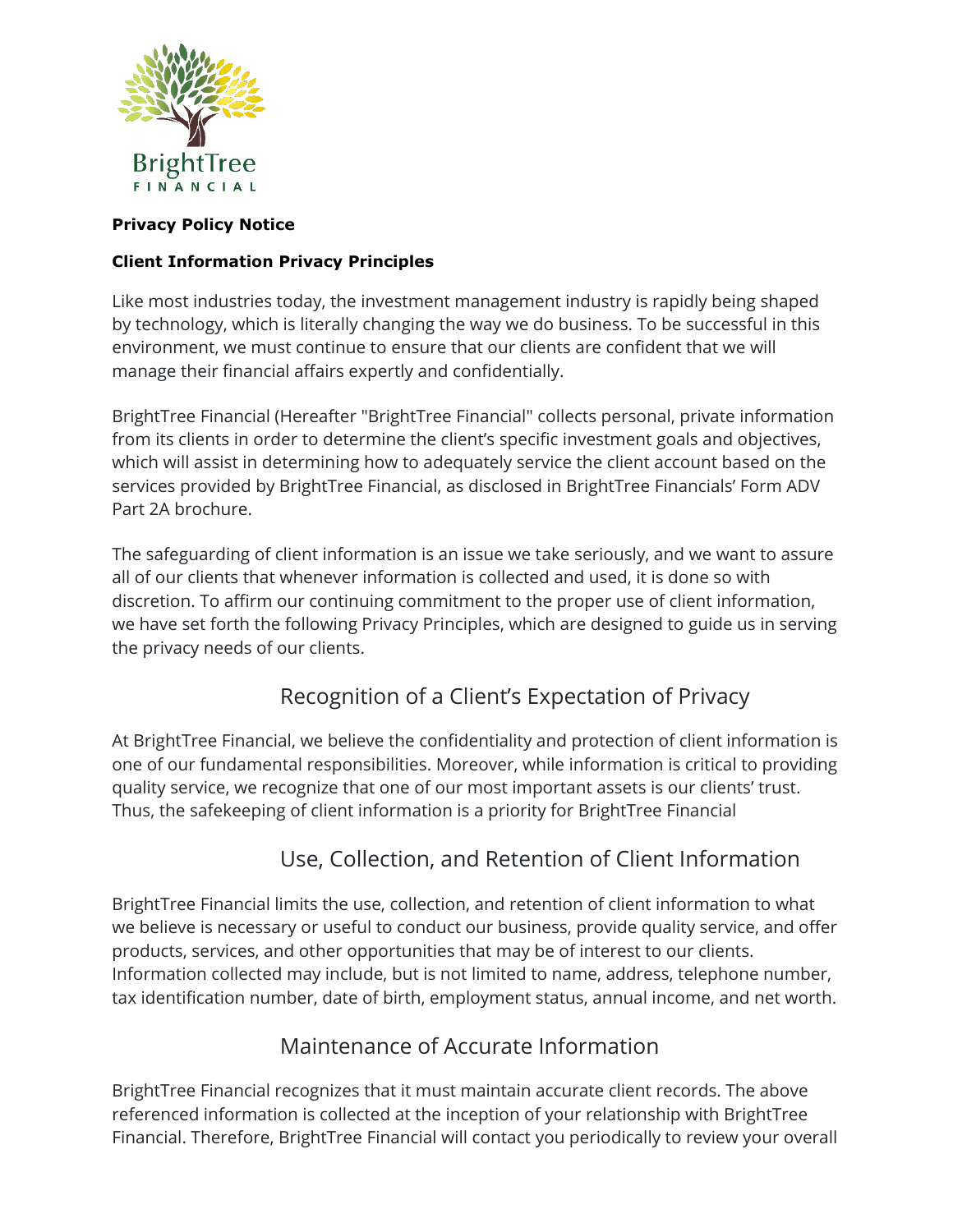account holdings, and to ensure that personal/confidential information contained in your file is accurate. BrightTree Financial so request that you review any information provided to you related to your BrightTree Financials' account, and notify BrightTree Financial promptly on the discovery of erroneous information at **Harold.green@brightfg.com** to comment or request to correct inaccurate information immediately.

# Limiting Employee Access to Information

BrightTree Financials' employee access to personally identifiable client information is limited to those employees that have a business reason to know such information. Employees are educated on the importance of maintaining the confidentiality of client information and on these Privacy Principles. Because of the importance of these issues, all BrightTree Financial employees are responsible for maintaining the confidentiality of client information and employees who violate these Privacy Principles will be subject to discipline.

# Protection of Information via Established Security Procedures

BrightTree Financial recognizes that a fundamental element of maintaining effective client privacy procedures is to provide reasonable protection against the unauthorized access to client information. Therefore, BrightTree Financial has established appropriate security standards and procedures to guard against any unauthorized access to client information.

# Restrictions on the Disclosure of Client Information

When it comes to sharing client information with unaffiliated companies, BrightTree Financial places strict limits on who receives specific information about client accounts and other personally identifiable data. BrightTree Financial may share information with such companies if they provide a product or service that may benefit our clients. Whenever we do this, we carefully review the company and the product or service to make sure that it provides value to our clients.

We share the minimum amount of information necessary for that company to offer its product or service. We may also share information with unaffiliated companies that assist us in providing our products and services to our clients; in the normal course of our business (for example, with consumer reporting agencies and government agencies); when legally required or permitted in connection with fraud investigations and litigation; in connection with acquisitions and sales; and at the request or with the permission of a client.

1. Maintaining Client Privacy in Business Relationships with Third Parties: If we provide personally identifiable client information to a third party with which we have a business relationship, we will insist that the third party keep such information confidential, consistent with the conduct of our business relationship.

2. Disclosure of Privacy Principles to Clients: BrightTree Financial recognizes and respects the privacy expectations of our clients. We want our clients to understand our commitment